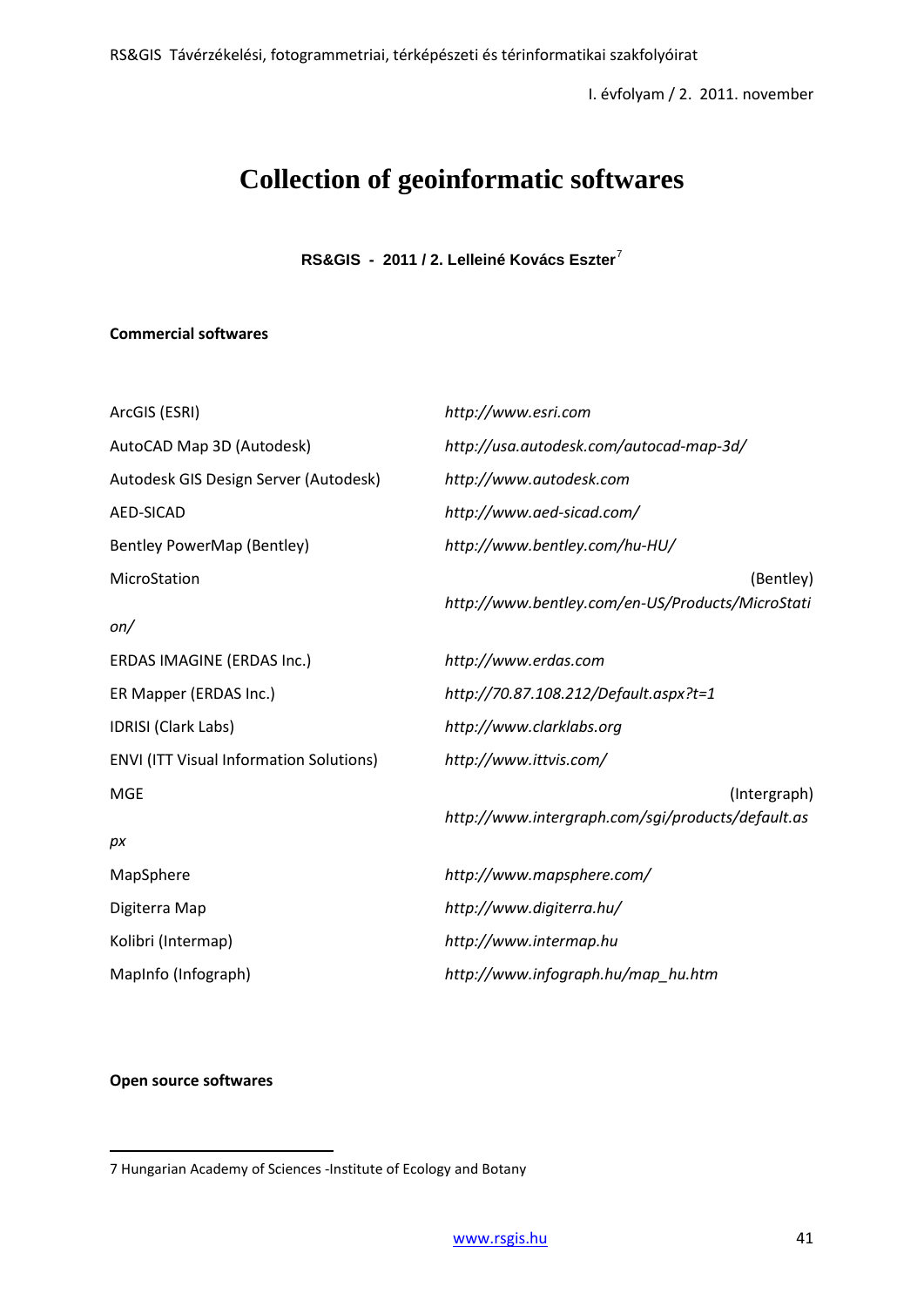| OSGEO (Open Source Geospatial Foundation)                   |             |      |               | http://www.osgeo.org/     |                                                            |          |
|-------------------------------------------------------------|-------------|------|---------------|---------------------------|------------------------------------------------------------|----------|
| <b>GRASS (Geographic Resources Analysis Support System)</b> |             |      |               | http://grass.fbk.eu/      |                                                            |          |
| GDAL (Geospatial Data Abstraction Library) Utilities        |             |      |               | http://www.gdal.org/      |                                                            |          |
| OpenJUMP                                                    |             |      |               |                           | http://www.openjump.org/                                   |          |
| <b>Qantum GIS</b>                                           |             |      |               | http://www.qgis.org/      |                                                            |          |
| <b>UMN MapServer</b>                                        |             |      |               | http://mapserver.org/     |                                                            |          |
| MapWindow                                                   |             |      |               | http://www.mapwindow.org/ |                                                            |          |
| <b>ILWIS</b>                                                | (Integrated | Land | and           | Water                     | Information<br>http://52north.org/communities              | System)  |
| /ilwis                                                      |             |      |               |                           |                                                            |          |
| FreeTR                                                      |             |      |               |                           | http://freetr.hu                                           |          |
| <b>MICRODEM</b>                                             |             |      |               |                           | http://www.usna.edu/Users/oceano/pguth/website/microdem/mi |          |
| crodem.htm                                                  |             |      |               |                           |                                                            |          |
| 3DEM                                                        |             |      | Visualization |                           |                                                            | Software |
| e.com/3dem                                                  |             |      |               |                           | http://www.visualizationsoftwar                            |          |

## **Free map viewers**

| ArcExplorer (ESRI) |  |
|--------------------|--|
|                    |  |

MapInfo ProViewer

Volo View Express

Geomatica FreeView

ER Viewer (ER Mapper)

ViewFinder (ERDAS)

Bentley View

GeoPDF Toolbar

GeoMedia Viewer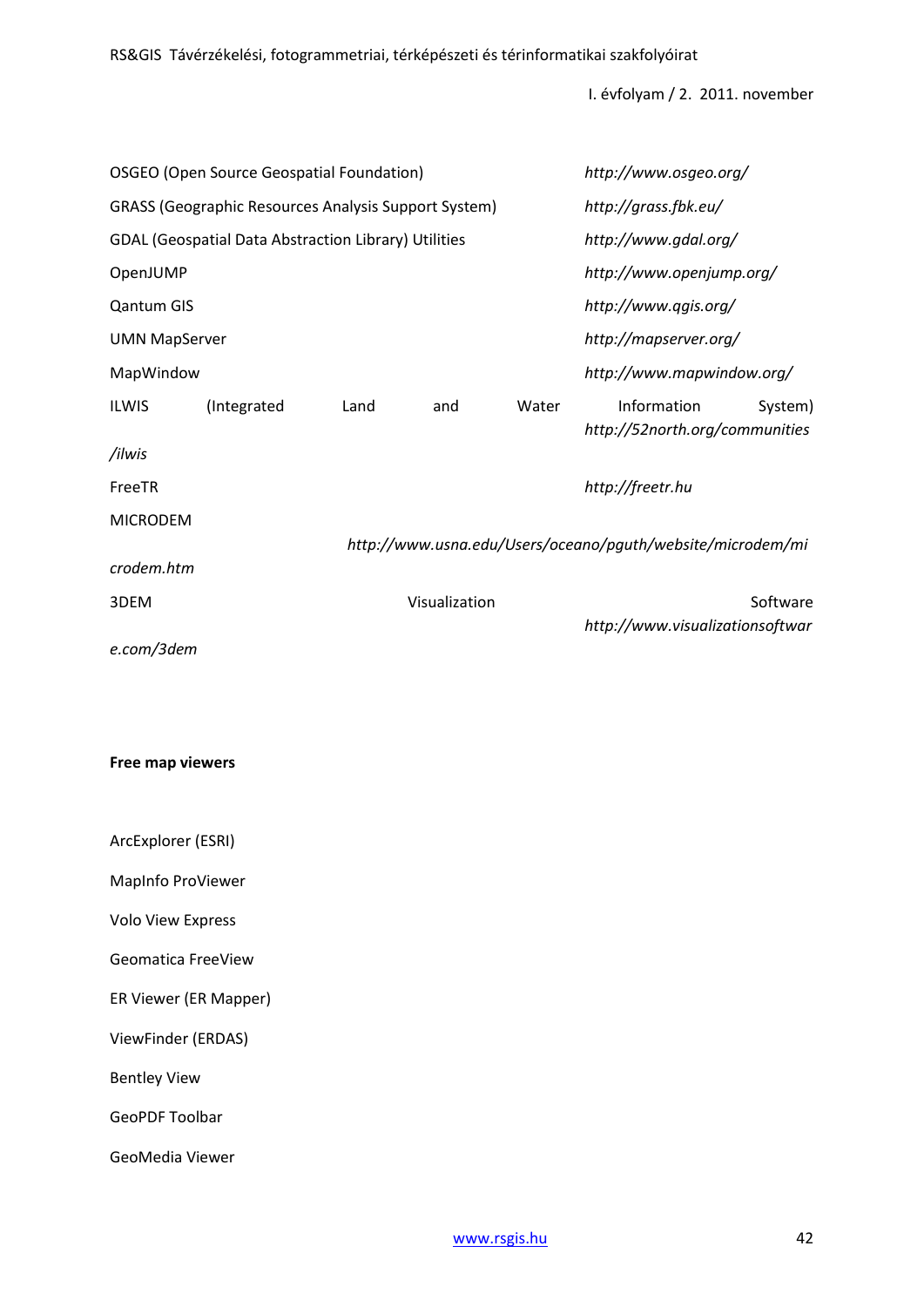ArcGIS

#### *[http://www.esri.com](http://www.esri.com/)*

ArcGIS lets you manage your data, maps, and geographic information within an interoperable, open, standards-based system. Use the mapping, analysis, collaboration, editing, design, and compilation tools in ArcGIS for

• Planning and analysis – Make use of hundreds of scientifically based analysis tools as well as 2D, 3D, and temporal visualization capabilities.

• Data management – Collect information that is spatially organized and allows versioning and multiple user editing. Maintain your data integrity with QA/QC tools.

• Operational awareness – Empower decision makers with simple Web-based applications that reveal key decision points in a geographic context.

• Field workforce – Give your field staff members the power to access, collect, and manage information. You can also provide them with up-to-date information that's automatically synced with office-based systems.

#### Desktop GIS

Desktop GIS is the platform for creating, editing, and analyzing geographic knowledge and improving your

decision making. Desktop GIS includes ready-to-use data and tools that let you build process models, scripts, and complete workflows to help you better answer questions, test predictions, and examine relationships within your data.

#### Server GIS

Server GIS provides fast, reliable access to your maps, imagery, models, and GIS tools. You can use it to publish your GIS resources for use in desktop, mobile, and Web applications. Server GIS is highly interoperable, can be scaled to meet increasing demand, and supports industry security standards.

#### Mobile GIS

Mobile GIS technology helps organizations make accurate, real-time business decisions and collaborate in both field and office environments. Wireless connectivity, geoservices, and Web mapping applications give field staff immediate access to up-to-date information. Mobile GIS expands your enterprise GIS to a variety of mobile platforms, providing better operational efficiency and situational awareness.

#### Developer Tools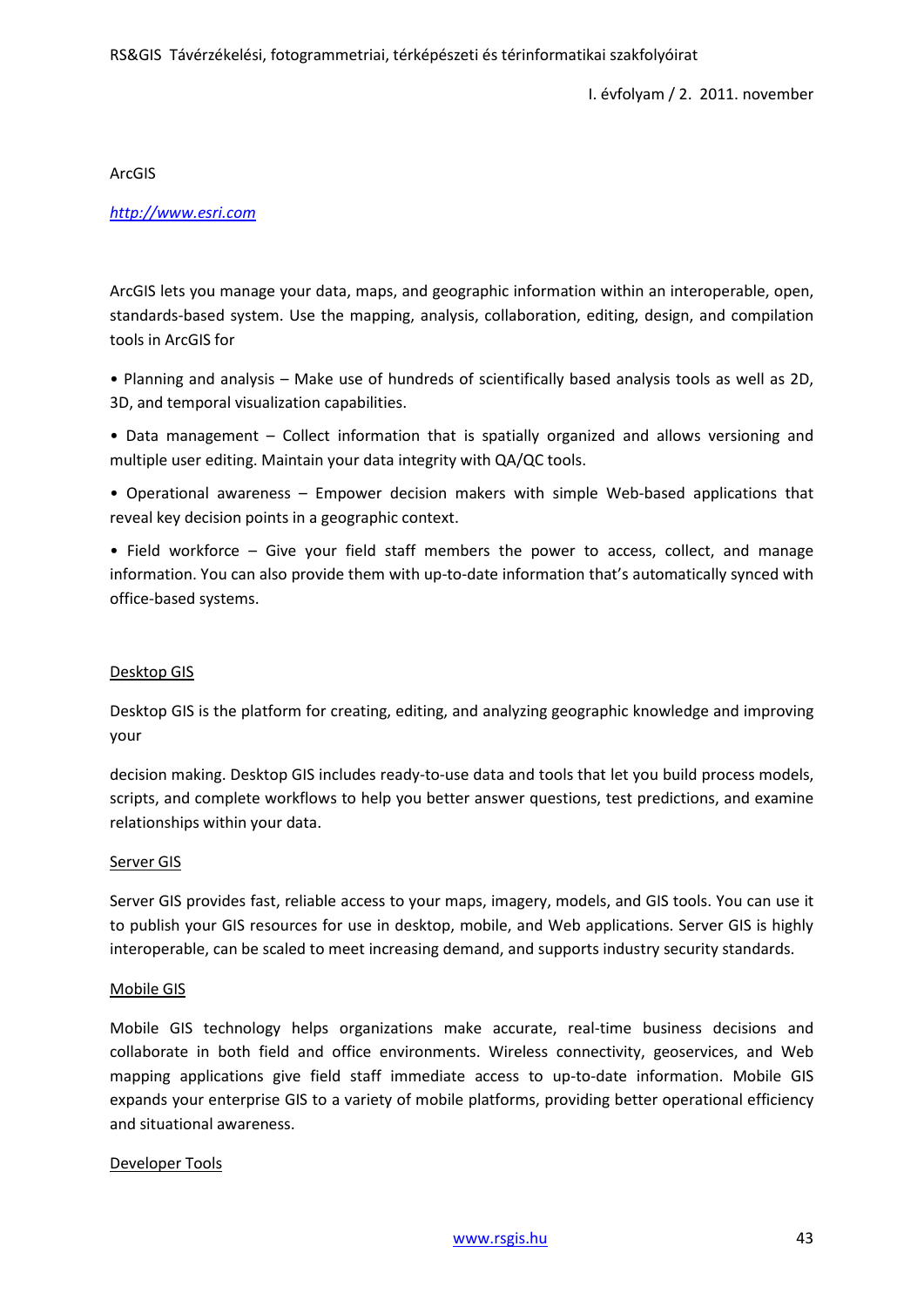I. évfolyam / 2. 2011. november

ArcGIS provides a rich set of APIs (application programming interface) and tools to build a variety of GIS applications. This includes APIs for Web mapping, iPhone, mobile, and desktop applications. To help you license the software you need, Esri Developer Network (EDNSM) provides you with a costeffective way to license ArcGIS products and tools through an annual subscription-based program. It includes the resources necessary to create a wide range of custom GIS solutions on every platform, including desktop, mobile, server, and the Web.

AutoCAD

*<http://usa.autodesk.com/autocad-map-3d/>*

AutoCAD Map 3D mapping software provides access to data needed for infrastructure planning, design, and management activities. It helps professionals working on transportation, land development, water, and power projects to more easily aggregate cadastral, utility, topographic, environmental, image, LIDAR, and asset data; better visualize and evaluate existing conditions; improve decision making by performing corridor, network, and site analysis; and exchange information with government agencies, utilities, and contractors in both CAD and GIS data formats.

Autodesk GIS Design Server

*[http://www.autodesk.com](http://www.autodesk.com/)*

Autodesk GIS Design Server is an enterprise spatial data (GIS) server that provides sophisticated data integrity, management, and analysis capabilities for organizations that need multiple users (tens to hundreds) to work concurrently on a single seamless spatial database that can also store nonspatial data. Autodesk GIS Design Server stores and manages intelligent maps and designs within a nonproprietary Oracle database, providing access to this data via desktop (AutoCAD Map 3D software) and web (Autodesk MapGuide) software.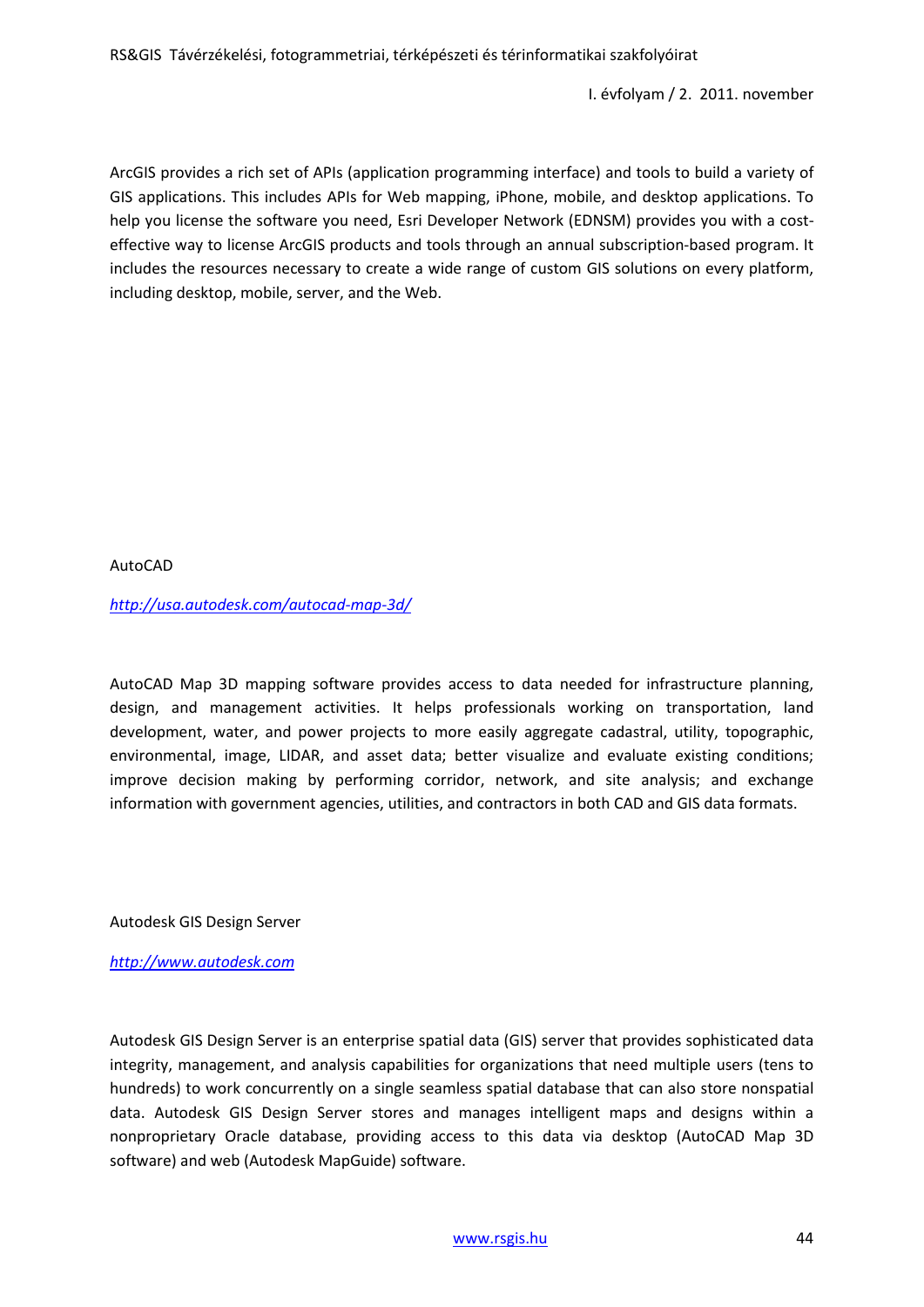AED-SICAD

*<http://www.aed-sicad.com/>*

*<http://www.sicad.com.cn/english/default.htm>*

SICAD means originally the computer aided design program system of Siemens (SICAD: Siemens Computer Aided Design). Afterwards a Geographical Database System was developed connecting to this system, coping with diverse GIS tasks. Different moduls cover the entire workflow from reading the survey data to printing maps.

AED-SICAD Aktiengesellschaft is a leading supplier of geographic information systems and applications, concentrating developments for customers in the market segments utilites, governmental organizations, e-government applications and other selected areas of business.

Bentley PowerMap

*<http://www.bentley.com/en-us/>*

This customizable mobile environment enables the rapid collection of field data, as-built reporting, and other field applications. Query and review your data without connection to a database server or a local database product on the field computer. Share your data with everyone who works in the field and allow them to use the redline and editing capability. Bentley PowerMap Field for Communications complements the Bentley Communications products because it shares a similar user interface and a common data model.

MicroStation

*[http://www.bentley.com/en-US/Products/MicroStation/](http://www.bentley.com/en%1eUS/Products/MicroStation/)*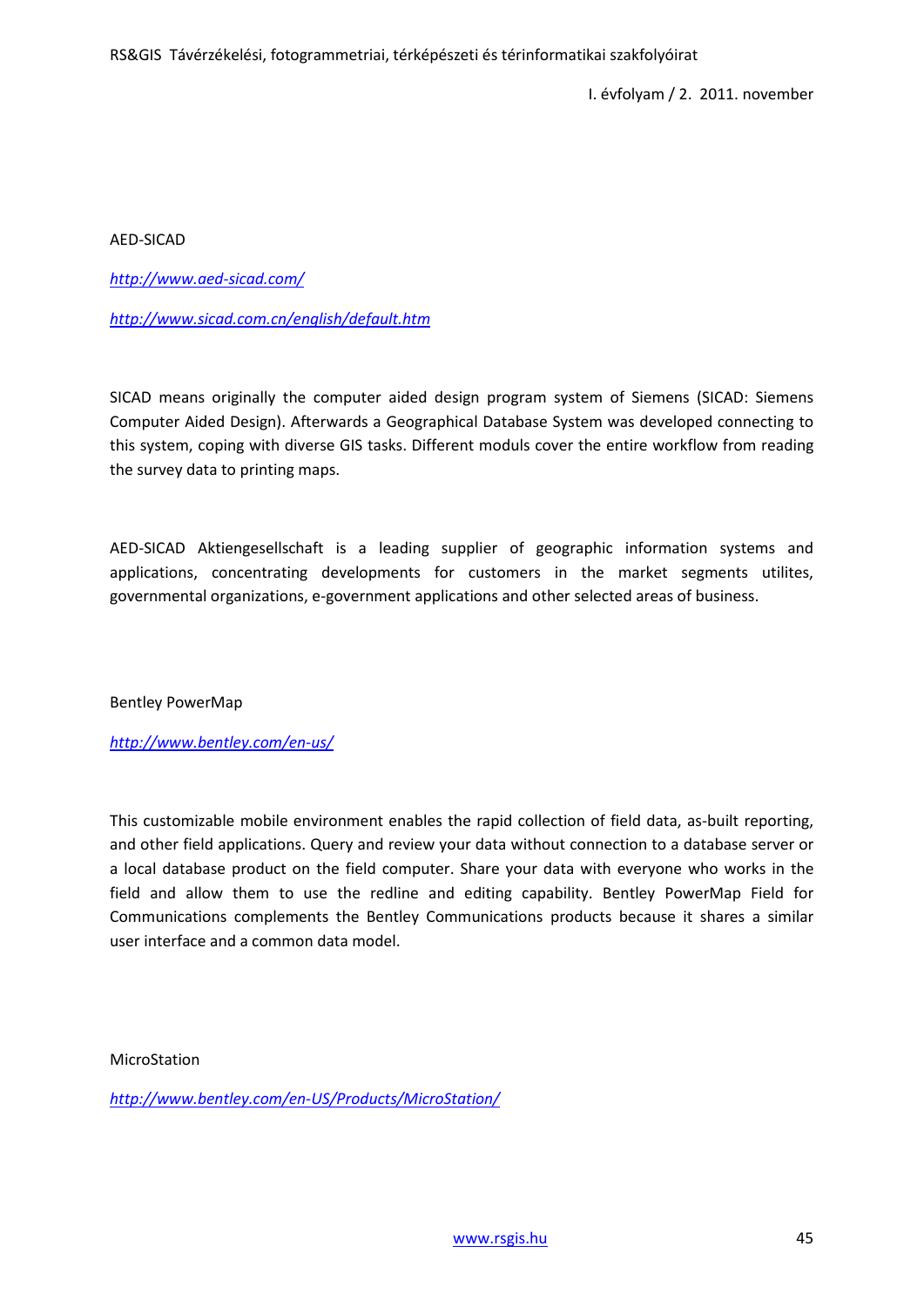I. évfolyam / 2. 2011. november

MicroStation V8i is the CAD Software used by engineers, architects, GIS professionals, constructors, and owner operators to design, model, visualize, document, map, and sustain infrastructure projects.

MicroStation is their preferred CAD software foundation because it delivers an integrated and proven suite of intuitive, interactive, and highly interoperable capabilities to the desktop.

## ERDAS IMAGINE

# *[http://www.erdas.com](http://www.erdas.com/)*

ERDAS IMAGINE is the raster-centric software GIS professionals use to extract information from satellite and aerial images. The vast array of tools allowing users to analyze data from almost any source and present it in formats ranging from printed maps to 3D models.

ERDAS IMAGINE performs advanced remote sensing analysis and spatial modeling to create new information. In addition, with ERDAS IMAGINE, you can visualize your results in 2D, 3D, movies, and on cartographic quality map compositions.

The core of the ERDAS IMAGINE Suite was designed to scale with your geospatial data production needs; from IMAGINE Essentials, through IMAGINE Advantage and on to IMAGINE Professional. Optional add-on modules providing specialized functionalities are also available to enhance your productivity and capabilities.

#### ER Mapper

#### *<http://70.87.108.212/Default.aspx?t=1>*

ER Mapper is a geographic image processing software product, which runs on PCs running Windows NT, Windows 95/98/ME, Windows 2000 or Windows XP.

Using ER Mapper you can display, integrate and enhance raster data, display and edit vector data, and link with data from Geographic and Land Information Systems, Database Management Systems or virtually any other source.

ER Mapper uses a unique concept called algorithms to separate the image data from the image processing steps. The processing steps are automatically stored and edited in an algorithm file as you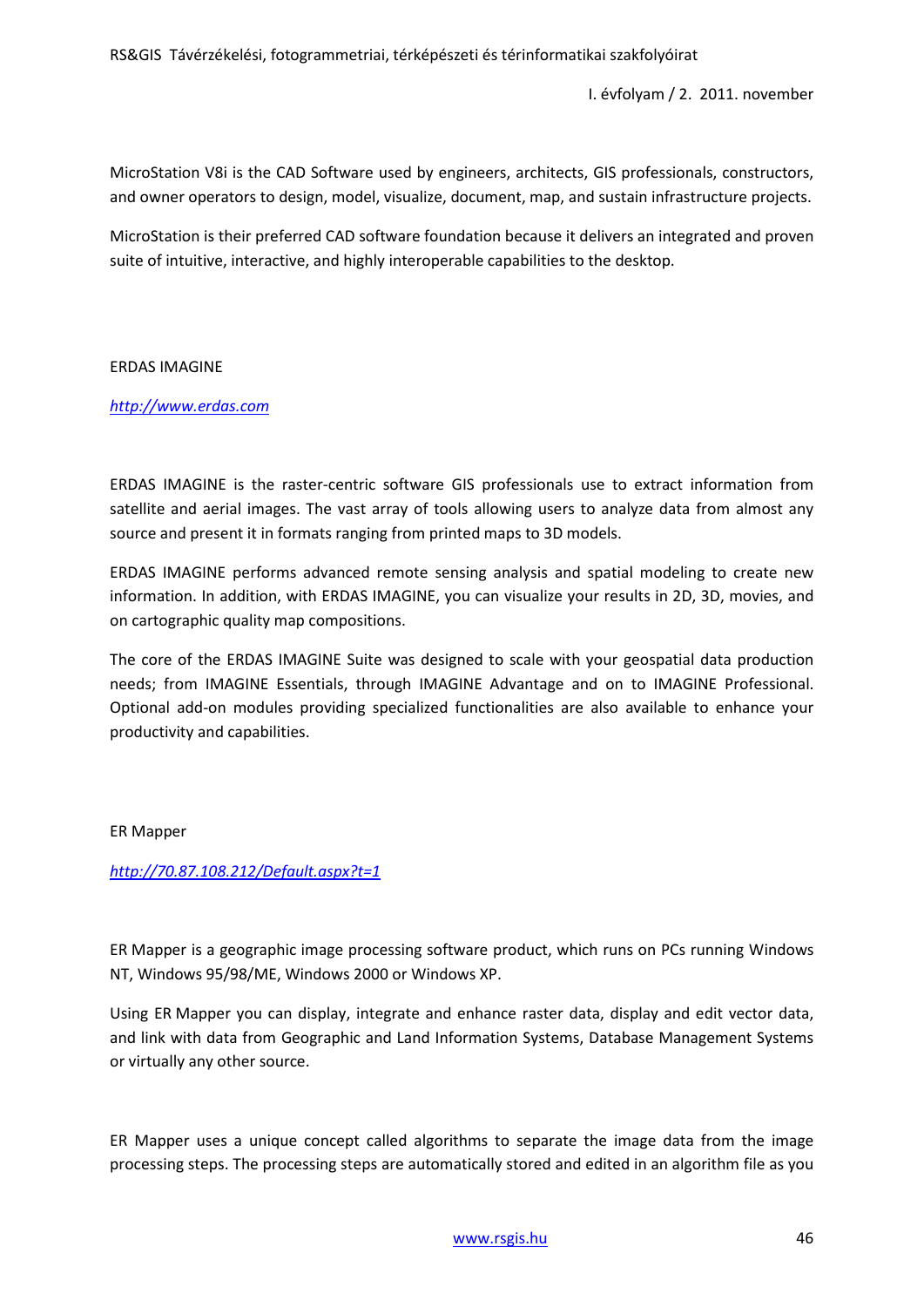use your mouse or keyboard to choose processing and viewing options. In most cases, ER Mapper works from your original image data and processes it in realtime, using the steps in the algorithm file, and the resultant image is displayed in an Image Window or output to a printer or Hardcopy device. This gives the following major advantages:

always working from original data retains the original data accuracy

processing in realtime allows you 'try it and see' flexibility

there is no need for additional disk storage for saving temporary or processed files.

Other important features are the large number of import data formats and printing devices supported.

ER Mapper's power scales with the hardware, with the ability to take advantage of new multiprocessor architectures as they become available.

#### IDRISI

# *[http://www.clarklabs.org](http://www.clarklabs.org/)*

Clark Labs offers a variety of products to facilitate the analysis of geospatial information.

IDRISI Taiga, an integrated GIS and Image Processing software solution, provides nearly 300 modules for the analysis and display of digital spatial information.

The Land Change Modeler is revolutionary land cover change analysis and prediction software with tools to analyze, measure and project the impacts of such change on habitat and biodiversity.

#### Application areas:

Land Cover Mapping, Landuse Planning, Natural Resource Management, Environmental Modeling, Ecological Analysis, Risk & Vulnerability Estimation

ENVI

*<http://www.ittvis.com/>*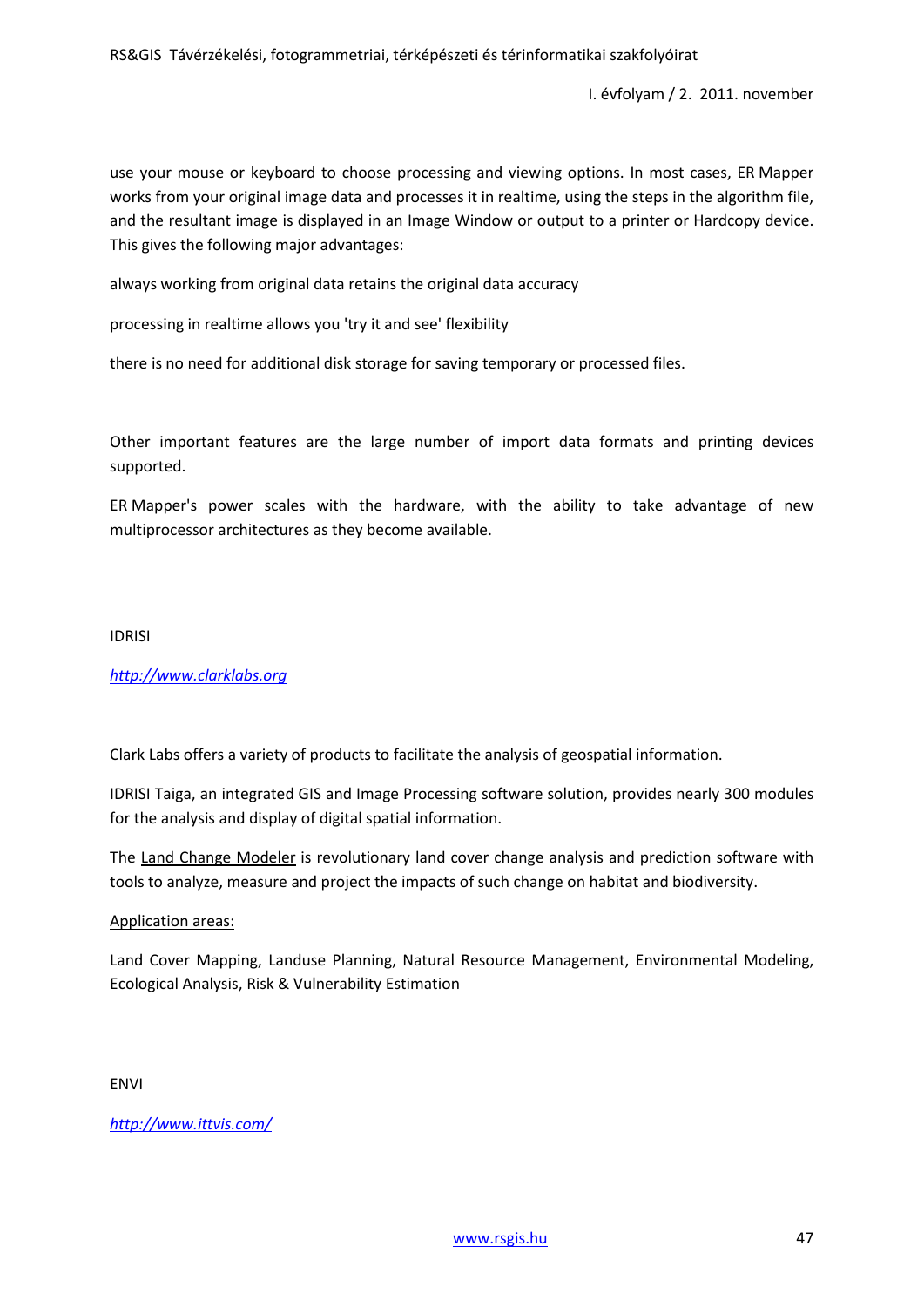I. évfolyam / 2. 2011. november

ITT Visual Information Solutions (ITT VIS) creates software products that help professionals across industries access, analyze, and share all types of data and imagery.

The ENVI product family provides a variety of software solution for processing and analyzing geospatial imagery used by scientists, researchers, image analysts, and GIS professionals around the world. ENVI solutions combine the latest spectral image processing and image analysis technology with an intuitive, user-friendly interface to help you get meaningful information from imagery.

Professionals from diverse industries and disciplines, such as defense & intelligence, urban planning, mining, geology, and space science, and earth science use ENVI solutions to get quick, accurate answers to help them make decisions. The ENVI product family offers a robust suite of image processing and analysis tools to support your image exploitation workflows, and integrate with popular GIS software.

All ENVI solutions are built on IDL, the scientific programming language, used across disciplines to create meaningful visualizations out of complex numerical data. From small scale analysis programs to widely deployed applications, IDL provides the comprehensive computing environment you need to effectively get information from your data. ENVI products make it easier than ever to read, explore, prepare, analyze, and share information from imagery.

ENVI Modules:

ENVI Atmospheric Correction Module removes challenging atmospheric conditions from imagery to increase the accuracy of your final results.

ENVI Orthorectification Module accurately registers imagery to ground coordinates and geometrically corrects it to remove distortions.

ENVI NITF Module is a world-class support of the government standard NITF file format for image access, viewing processing, and analysis.

ENVI DEM Extraction Module improves image analysis workflow by creating spatially accurate, 3-D data representations.

SARscape Modules for ENVI allows to read, process, analyze, and output SAR (Synthetic Aperture Radar) data to integrate with other remotely sensed data and geospatial tools.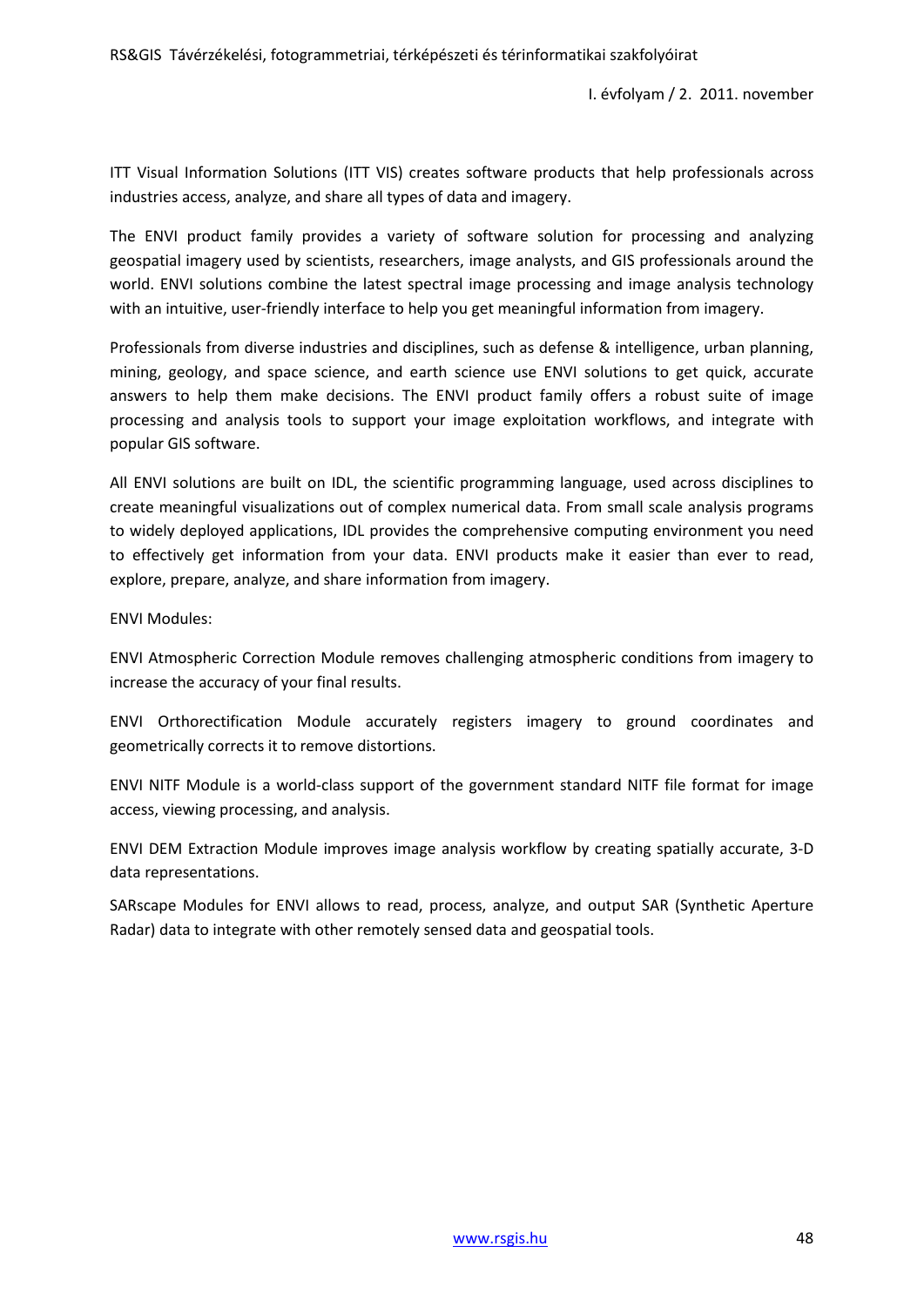I. évfolyam / 2. 2011. november

#### Modular GIS Environment (MGE)

## *<http://www.intergraph.com/sgi/products/default.aspx>*

MGE (Modular GIS Environment) is the professional geoinformatic system of Intergraph. It covers practically all the GIS application areas from 3D analysis to mapping, and supports the characteristic workflows. Due to modular construction the system adaptable to the user's requirements.

By means of built-in data servers, MGE supports the following dataformats: ArcInfo, ArcView, Oracle Spatial Cartridge, MGE, MGDM, MGSM, FRAMME, MicroStation, AutoCAD, MapInfo.

#### MGE moduls:

## Digital Aerial Camera Systems

Industry-leading technology from Intergraph includes flight and sensor management systems and image capture using our medium- and large-format digital aerial cameras. Intergraph's image acquisition solution captures high-quality digital imagery, providing superior image quality even in reduced light conditions.

#### G/Technology

Intergraph's G/Technology is a feature-rich application platform designed to meet the geospatial resource management needs of utilities and communications companies. It is based on Intergraph's knowledge of utilities and communications company requirements collected during our more than 35 years serving these industries.

#### GeoMedia

The GeoMedia product suite is a set of well-integrated applications that provide you with the full breadth of geospatial processing capabilities needed by industries, such as governments and transportation agencies for map production, infrastructure management, and land management. Utility and telecommunications companies, as well as defense and intelligence organizations, also rely on this product suite for data analysis, data sharing, and map production.

#### Image Scout

Image Scout enables quick and accurate broad area search operations on digital imagery, providing the tools to quickly build image mosaics and direct searches using geospatial data. Once points of interest are identified in the imagery, related images can be exploited using electronic light table functionalities to chip, enhance, and mensurate image elements.

#### ImageStation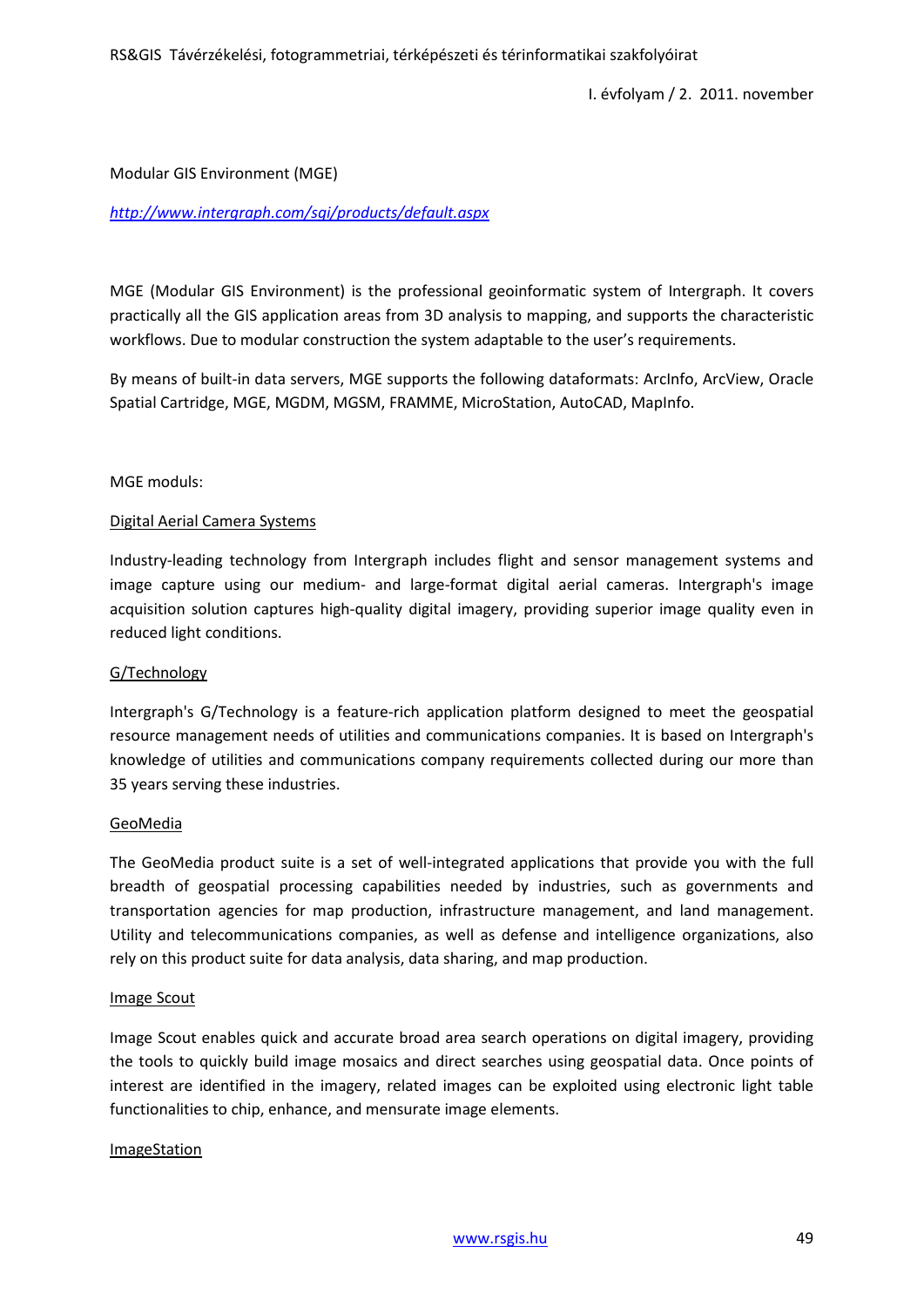The ImageStation® digital photogrammetric software suite serves government, commercial photogrammetry, and mapping agencies worldwide by enabling you to process digital photogrammetry workflows, including project creation to orientation and triangulation, 3D feature collection and editing, digital terrain model (DTM) collection and editing, and orthophoto production using aerial and satellite sensors.

#### TerraShare

The TerraShare family of products is a client/server, enterprise geospatial content access solution, enabling the management and structure of data files (image data, elevation data, as well as other georeferenced and non-georeferenced data) within an enterprise. It consists of several server and client side modules to integrate a storage infrastructure with end-user production and exploitation tools.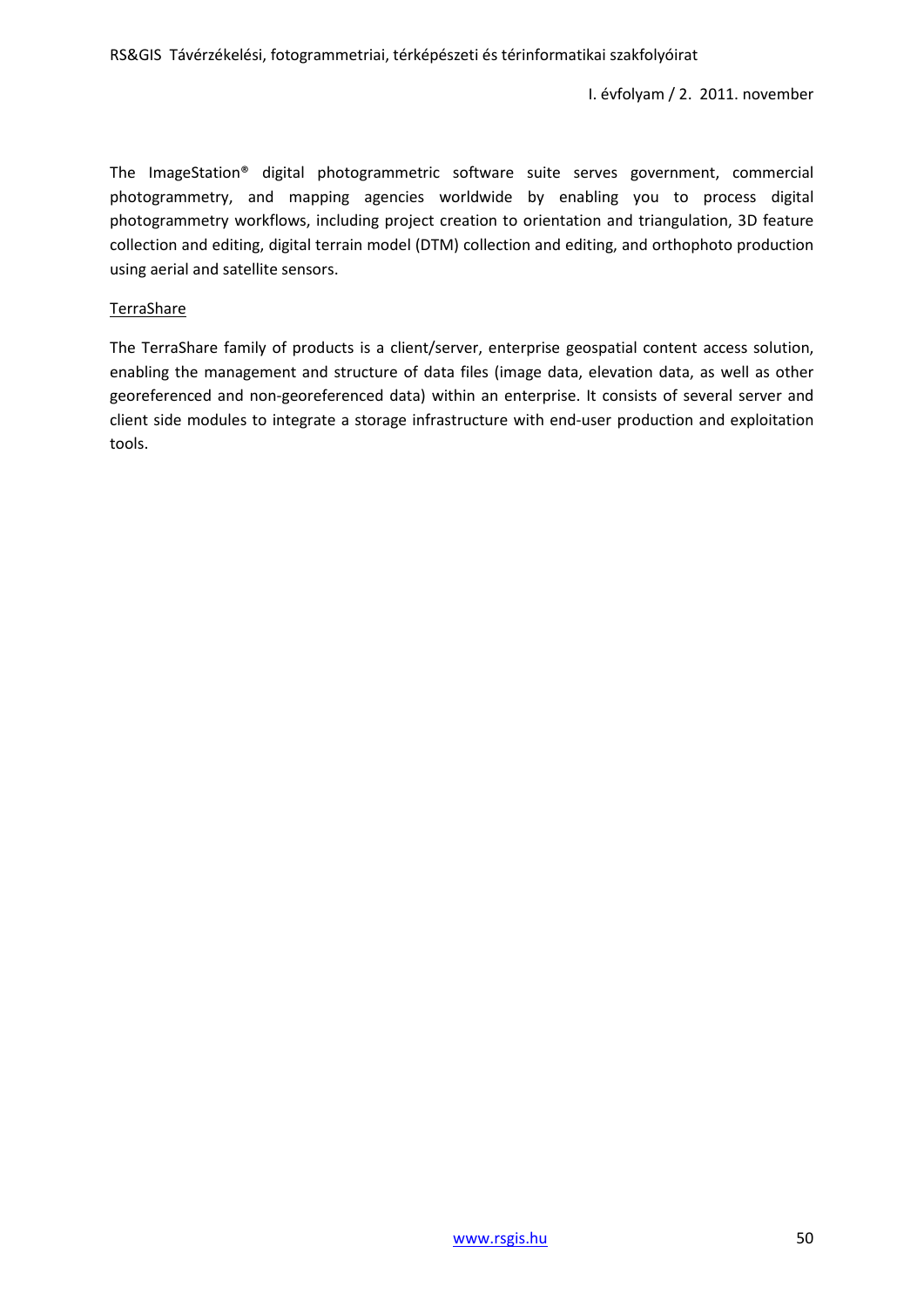MapSphere

*<http://www.mapsphere.com/>*

MapSphere is a mapping software for Windows that:

- downloads maps and satellite images from different sources (OpenStreetMap, Terraserver, LandSat, and others)
- stores all the mapping data on the hard drive for offline use
- represents the map in 2D and 3D modes
- supports GPS-receivers to track your current position
- displays the location of other users and their GPS tracks
- provides a chat to discuss your travels
- geo-references your photos according to your track and uploads them to your personal trip page
- shows tracks, photos, and chat messages on the map

#### Digiterra Map

*<http://www.digiterra.hu/>*

DigiTerra MAP is a high level integrated geoinformatic software for professionals. Suitable for developing large geographical databases both with vector and raster map files, digital terrain models and attribute data connecting to spatial entities. The software includes all tools managing these tasks: integrated thematic mapper, tools for mapping and analyzing data, digital image processing and surface modeller, relational database management system and report builder. The software is effective in processing geographical data in different areas: real estate register, forestry, landscape planning, environmental deterioration and nature protection, water management, public utility register system, local government tasks, sociological and business-analyses.

DigiTerra Map is built up in modular way accomodating to demands of diverse users. The basic software ensure the general mapping, geoinformatic, database managing, report building and map printing functions. Additionally, different moduls are available for the individual specialities.

DigiTerra Map includes the following moduls: basic software and vectorial analyses, terrain modelling (3D), furthermore digital photogrammetry and raster processing. This structure makes possible for the users paying only for the actually used modules.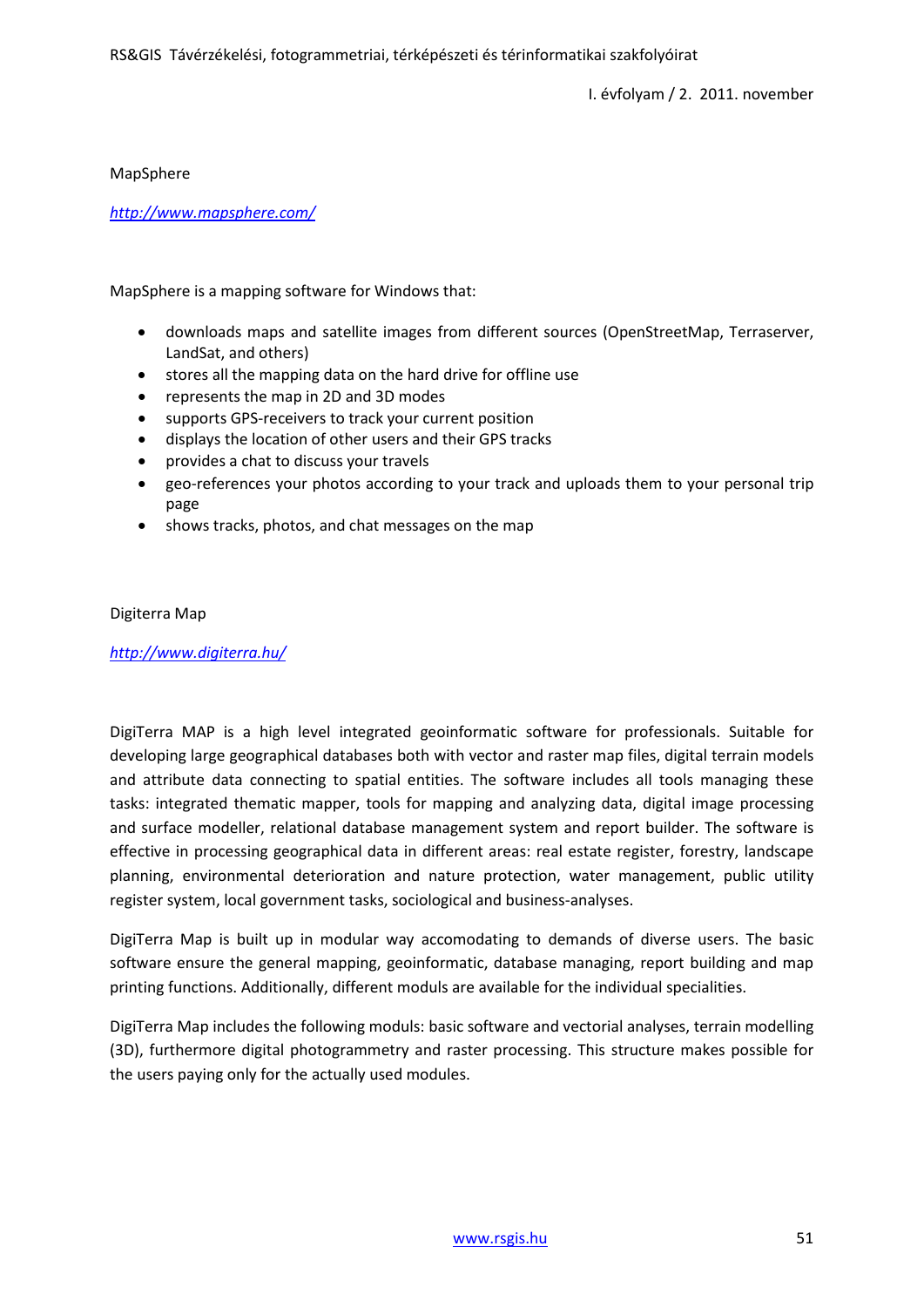Kolibri

*[http://www.intermap.hu](http://www.intermap.hu/)*

Geoinformatic products developed by the InterMap Kft.:

Kolibri MAP

Kolibri PRO

Kolibri IMS

Kolibri FORTE

MAGTER

e-Atlasz

Kolibri MAP - basic geoinfomatic software, an easy-to-use application for visualization and analyses of spatial data taking aim at wide range of users. The product includes the most often used geoinfomatic functions. Hungarian databases and standards were also taken into consideration at the construction of the software. The finished databases and analyses can be published directly on the internet by the InterMapServer. The install CD also includes valuable regional and settlement scale maps of Hungary, and database on the world countries.

Kolibri Professional – professional geoinfomatic software, expanding the functionality of KolibriMAP with special editing, maintaining, mapping functions, web-integrating functions, import feasibilities, developer and programmer surfaces.

Kolibri InterMAPServer the Kolibri basic geoinfomatic software for limitless users on intranet / internet surface. Based on thin client architecture, the serversoftware can be used through a simple web browser from the client side. InterMAPServer user surface is easy to acquire and understand, while it uses the solutions applied generally on internet surfaces.

Kolibri FORTE (Process Oriented Settlement Management for E-governments) is suitable for settlements with some hundred habitants or also for big cities in configure effective applicable and cost efficiently introducable office routine and registry systems. Introducing FORTE systems the local governments can achieve an administration with high level services.

Hungary e-Atlasz – contains the traffic roads and railways, and the street networks of the settlements for the whole county. The map could be enlarged with continuously widened content, from a review map of the country to the street and housing block level.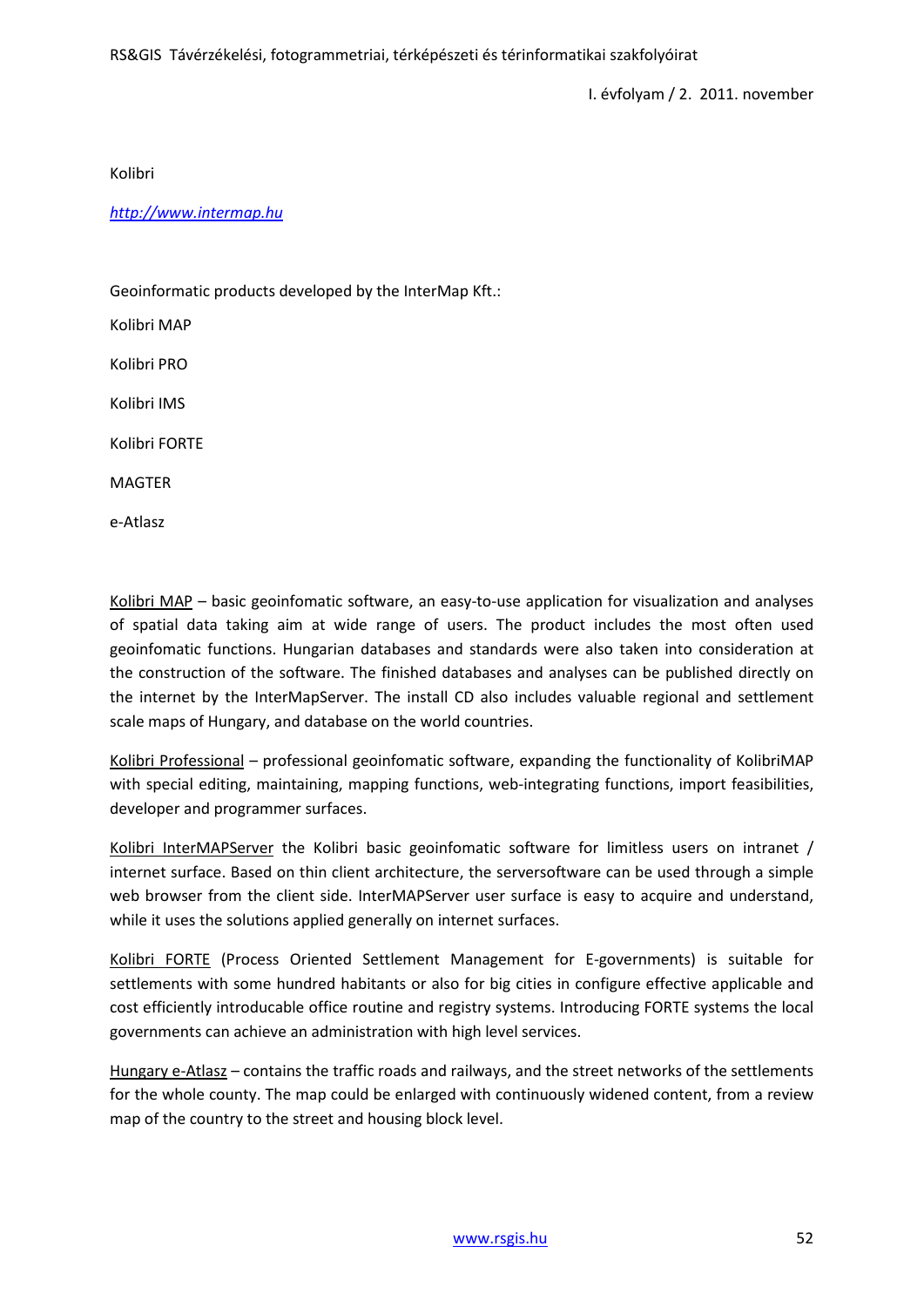MapInfo

#### *[http://mapinfo.varinex.hu](http://mapinfo.varinex.hu/)*

MapInfo Professional is a complex geoinformatic system with high functionality, yet with easy usage, and suitable for data analyses as well as for designing. The biggest advantage of the software is to simply and quickly discover spatial relationships of data, thus business analyses and planning works could be carried out simply. Through the software we can visualize our spatial data on maps, thus take them clear and faster analysable. There have been configured more solutions for publishing maps and applying in business performances.

Possibilities for data access:

MapInfo Professional ensure a built-in assistance to open and display many data format as Microsoft Excel, Microsoft Access, Oracle, Microsoft SQL Server etc., in geoinformatic environment.

Wide range of data editing and creating funcionalities make enable editing attributes and data tables directly in the software, e.g. a data editing MapCAD modul of CAD-system.

Display quality is one of the biggest forces of the MapInfo Professional software for a long time. Display options can be changed presently. Thus display styles, colours, area and point selections could be modified with one click. Thematic maps could be prepared on the base of present attribute data, with areal or individual toning as with circle, column or other diagram methods and many other biult-in or optional thematic ways. Preparing certain thematics you can use the built-in summarizing, average or weighted average calculation options. That way marketing areas can be simply classified, or areas with special possibilities or market trends can be discovered.

Sharing results MapInfo Professional offers several solutions. Exporting spatial and attribute data is possible in many formats. Furthermore, we can publish our maps in standard image formats, or also in PDF managing map layers. The individual maps could be transport in Microsoft Office products only with one click.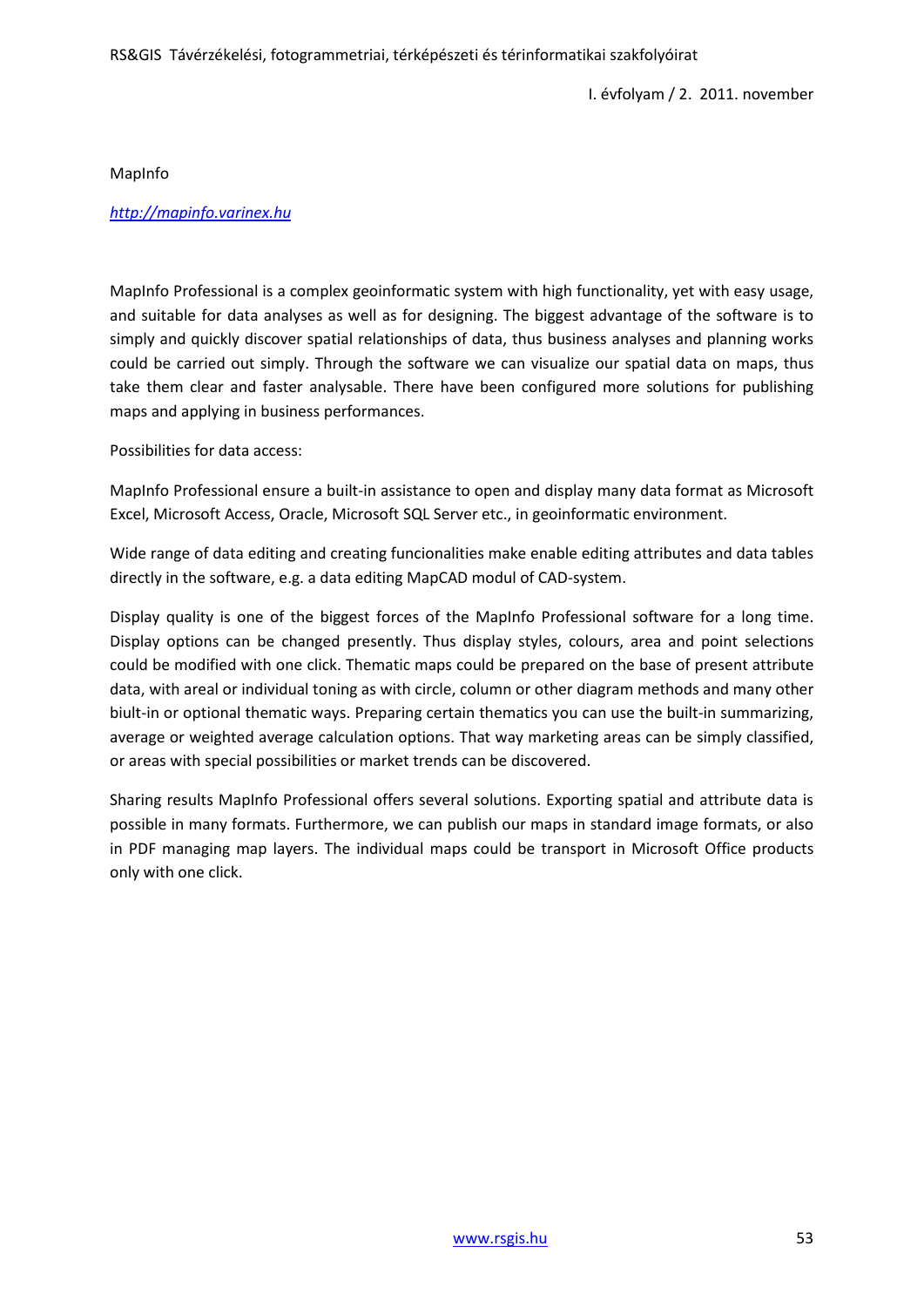#### **Open source softwares**

OSGEO

## *<http://www.osgeo.org/>*

The Open Source Geospatial Foundation created to support and build the highest-quality open source geospatial software. Their goal is to encourage the use and collaborative development of community-led projects.

GRASS

## *<http://grass.fbk.eu/>*

Geographic Resources Analysis Support System is free Geographic Information System (GIS) software used for geospatial data management and analysis, image processing, graphics/maps production, spatial modeling, and visualization. GRASS is currently used in academic and commercial settings around the world, as well as by many governmental agencies and environmental consulting companies. GRASS is an official project of the Open Source Geospatial Foundation.

#### GDAL Utilities

*<http://www.gdal.org/>*

Geospatial Data Abstraction Library is a translator library for raster geospatial data formats that is released under an X/MIT style Open Source license by the Open Source Geospatial Foundation. As a library, it presents a single abstract data model to the calling application for all supported formats. It also comes with a variety of useful commandline utilities for data translation and processing.

OpenJUMP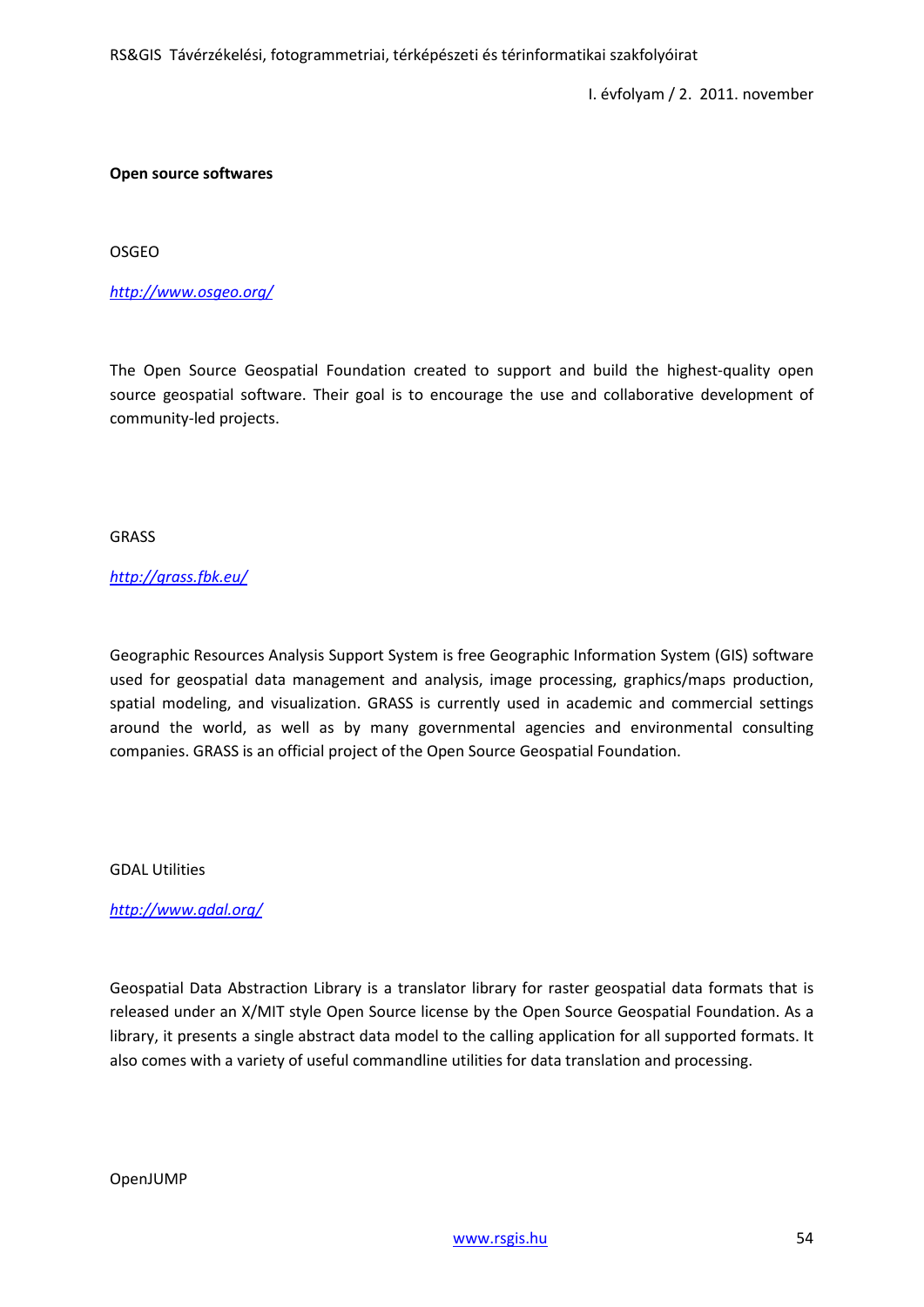I. évfolyam / 2. 2011. november

#### *<http://www.openjump.org/>*

OpenJUMP is an open source Geographic Information System (GIS) written in the Java programming language. It is developed and maintained by a group of volunteers from around the globe. OpenJUMP started as JUMP GIS designed by Vivid Solutions.

#### Qantum GIS

*<http://www.qgis.org/>*

Quantum GIS (QGIS) is a user friendly Open Source Geographic Information System (GIS) licensed under the GNU General Public License. QGIS is an official project of the Open Source Geospatial Foundation (OSGeo). It runs on Linux, Unix, Mac OSX, and Windows and supports numerous vector, raster, and database formats and functionalities.

#### UMN MapServer

#### *<http://mapserver.org/>*

MapServer is an Open Source platform for publishing spatial data and interactive mapping applications to the web. Originally developed in the mid-1990's at the University of Minnesota, MapServer is released under an MIT-style license, and runs on all major platforms (Windows, Linux, Mac OS X).

#### MapWindow

*<http://www.mapwindow.org/>*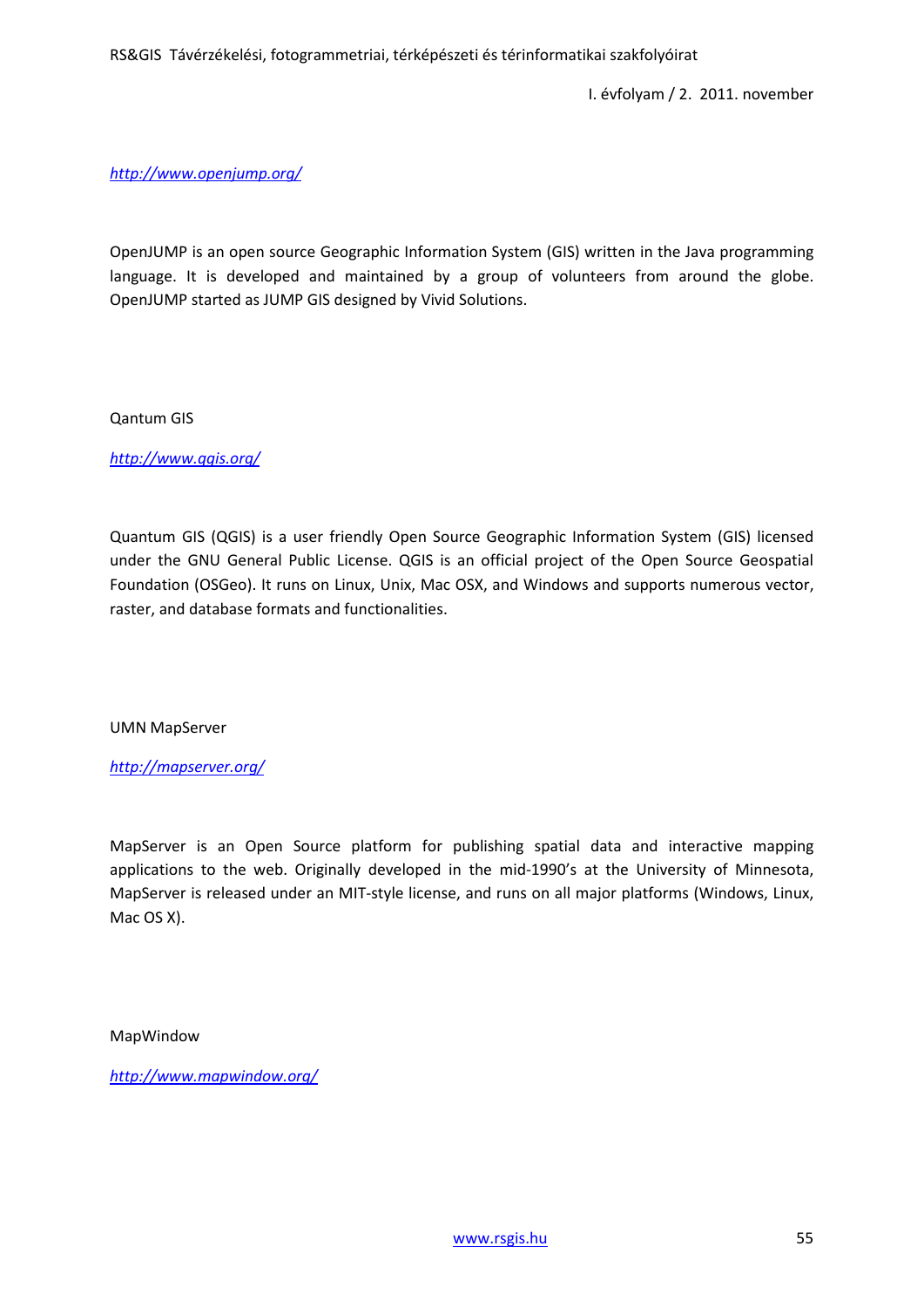I. évfolyam / 2. 2011. november

The MapWindow GIS project includes a free desktop geographic information system (GIS) application with an extensible plugin architecture; a free GIS ActiveX control; and a free fully C# GIS API called DotSpatial.

ILWIS

# *<http://52north.org/communities/ilwis>*

Integrated Land and Water Information System (ILWIS) is a remote sensing and GIS software which integrates image, vector and thematic data in one unique and powerful package on the desktop. ILWIS delivers a wide range of features including import/export, digitizing, editing, analysis and display of data, as well as production of quality maps. ILWIS software is renowned for its functionality, user-friendliness and low cost, and has established a wide user community over the years of its development. Even after its last commercial release in 2005, its user community has remained active, both within and outside ITC.

FreeTR

# *[http://freetr.hu](http://freetr.hu/)*

FreeTR is a free map editor system, with which you can easily create, edit and convert digital maps. It desposes of DXF and DAT input and output, and in root position it stores data in its original data format of \*.ftr extension. Developer placed user in the first position, resulting in a clear-cut operating surface, simple operability and the quick graphics. You don't need install software, it works also from a pen-drive. It is compatible with Windows XP, Vista, Windows Se7en, and also with Linux based operation systems with the Wine Project accessory.

# MICRODEM

*<http://www.usna.edu/Users/oceano/pguth/website/microdem/microdem.htm>*